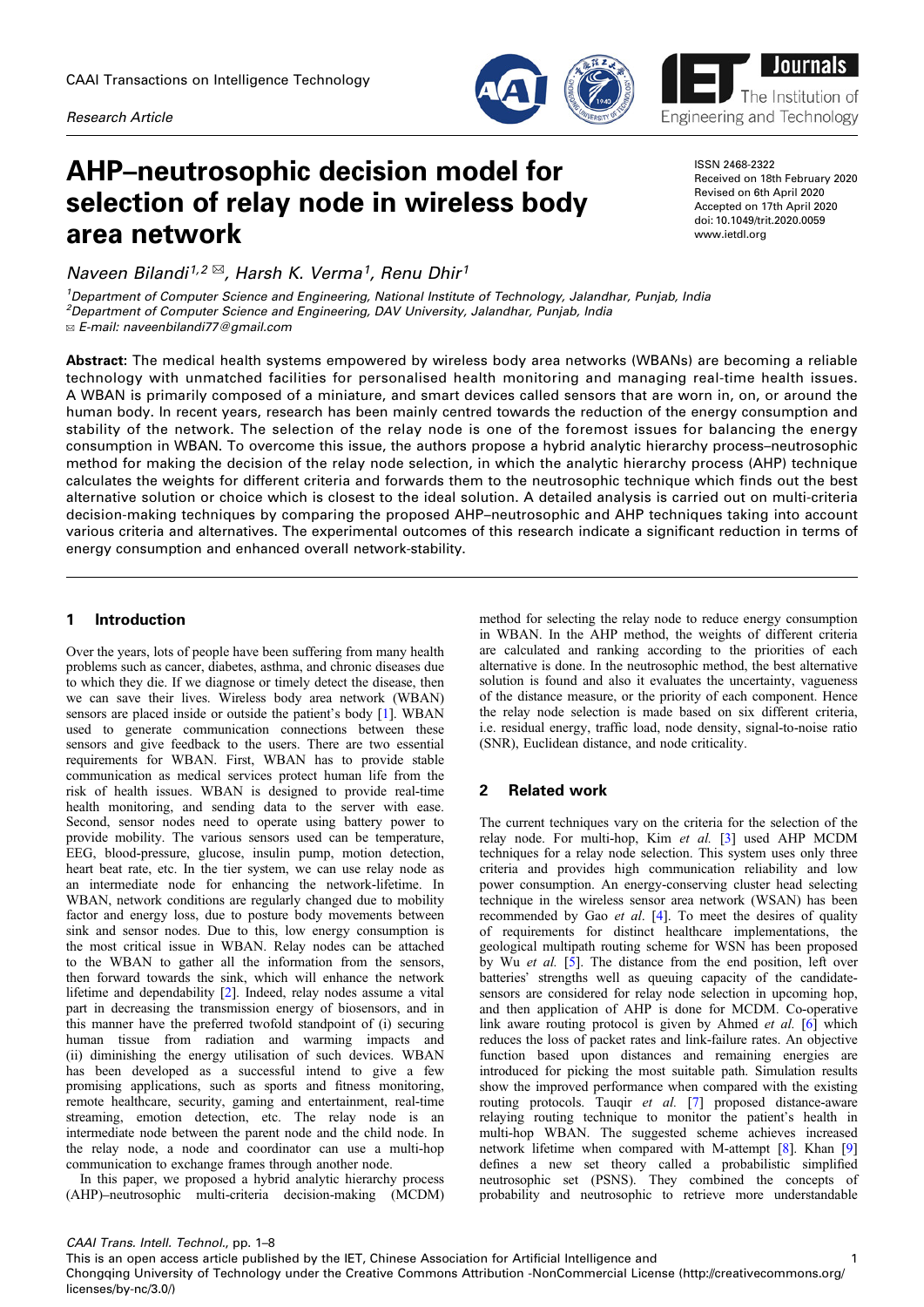information. A stable and reliable routing protocol has been suggested by Nadeem et al. in [[10\]](#page-7-0). An objective function determines the node having higher remaining energies and least distances to sink. Elias and Mehaoua [[11\]](#page-7-0) proposed the WBAN model in realistic scenarios and compared the performance. By using the energy aware design model, total network installation cost, and the overall energy consumption is minimised. Feng et al. [\[12](#page-7-0)] proposed the prediction-based dynamic relay transmission scheme for WBAN. PDRT scheme is introduced, which decides 'when to relay' and 'whom to relay' in the best possible way based upon the known channel states. Senouci [\[13](#page-7-0)] gave a novel evaluation function is given in order to find out the weight of different alternative for selecting the finest. In [[14\]](#page-7-0), different applications in neutrosophic theory for the purpose of decision-making are discussed. Khan et al. [\[15](#page-7-0)] presented different WBAN design techniques for medical applications and performance evaluation of different protocols. Kaur and Singh [\[16](#page-7-0)] presented cost-effective energy-aware routing protocols for WBAN, i.e. OCER and Extended OCER, by considering different parameters. In [[17\]](#page-7-0), researchers put forward a new neutrosophicbased decision-making technique with multiple-parameter similarity combined with weight. In [\[18](#page-7-0)], a TDMA-based routing protocol is given for improving the performance in terms of energy in WBAN. An effective multi-hop routing strategy in [\[19](#page-7-0)] has been put forth that is helpful in detecting efficient routes among available routes while considering multiple significant criteria for making routing decisions, also providing balance in energy consumption across all the sensor nodes. In [[20\]](#page-7-0), the researchers gave a method for GSCM to create a strong ranking scheme by applying neutrosophic sets to dodge imprecise, indefinite opinion and concluded that GSCM practices could reduce waste, economic drops, etc. and offer effective resource utilisation. Nabeeh et al. [[21\]](#page-7-0) proposed a model which could be useful in estimating significant factors of enterprises related to IoT. Tey [\[22](#page-7-0)] proposed an MCDM technique called the neutrosophic data-AHP (NDAHP). Unlike all existing versions of AHP, fuzzy-AHP methods, handle actual datasets which use a subjective-weighting mechanism, the NDAHP technique uses an objective-weighting mechanism. Xia Liang et al. [[23\]](#page-7-0) created a new single-value trapezoidal-neutrosophic MCDM technique on the basis of SV-TNPR. Recently, various nature-inspired meta-heuristic approaches have been put forth, such as the Coyote optimisation algorithm. In [[24\]](#page-7-0), a neutrosophic AHP-SWOT model is proposed, and an actual case study of a company named Starbucks was utilised to authenticate their model. Freen et al. [\[25](#page-7-0)] defined a four-valued refined neutrosophic set and found the optimal solution of multi-objective non-linear optimisation model. Mohamed and co-authors [[26\]](#page-7-0) uses neutrosophic theory to form the AHP decision-making model for selection of the best alternative out of others. An innovative group-decisions creating technique is proposed in [\[27](#page-7-0)] on the basis of neutrosophic sets for diagnosing heart issues. In [\[28](#page-7-0)], an enhanced ELECTRE technique, along with multiple-valued neutrosophic data, is discussed. In order to study various trends in the stock market, a decision-making technique [\[29](#page-7-0)] based on neutrosophic sets is proposed. Smarandache [\[30](#page-7-0)] proved the distinction between neutrosophic set and all previous intuitionistic fuzzy set (IFS) and others.

# 3 Proposed approach

In the proposed system for relay node selection, sensor nodes arrange themselves according to the ranking of the index value obtained by using six criteria. An advertisement is broadcasted by the relay node to its adjacent node within its transmission range. Our technique focuses on increasing energy conservation.

The proposed technique is actualised using the following five phases:

- Initialisation phase.
- † Relay candidate's discovery based on different criteria.
- $\bullet$  AHP.
- † Hybrid AHP–neutrosophic for selection of relay node.
- Data transmission

#### 3.1 Initialisation phase

First, the sensor nodes are rested upon the body according to the  $x$  and  $y$  coordinates, as illustrated in Table 1. An aggregate of eight sensor nodes is used, and the sink is situated at the mid-section. The sensors transfer the information straight to the sink. Contrasting sensors take after their parent hub and send their data to drop through the forwarder hub. It provides vitality of centres, which allows the system to work for an elongated period of time.

#### 3.2 Relay candidate's discovery based on different criteria

Relay candidate discovery is percolated using a control message called relay node exploration. Neighbour revelation is practiced in stage 2. A hello control bundle is communicated among all the sensor nodes by utilising carrier-sense-multiple-access (CSMA) method. The hello control bundle contains critical data, e.g. residual energy (criteria-1, C1); traffic load (C2); no of neighbours (C3); SNR (C4); hop distance (C5); node criticality (C6); and node location and ID data, which are illustrated in Fig. [1](#page-2-0). All sensor nodes refresh their neighbourhood table in the wake of accepting the hello control parcel from neighbouring nodes. The selected blueprint works for the on-body sensors as relay nodes as in body sensors or devices have lesser battery holding capacity, which requires replacement after a certain period of time. So, it's inadequate using on-body sensors as relay nodes.

• Residual energy  $(E_{res})$ : Residual energy is the left-over battery of sensors, and the initial energy of the sensor node is predefined. Sensor nodes have limited energy capacity. The estimated value of residual energy can be calculated by the following formula:

$$
E_{\text{resi}} = E - E_{\text{min}} / E_{\text{max}} - E_{\text{min}} \tag{1}
$$

where  $E =$  initial energy of the node;  $E_{\text{min}}$ ,  $E_{\text{max}} =$  minima, maxima  $E_{\text{resi}}$  in the neighbouring nodes.

• Traffic load (TL): The TL of the sensor is defined as the ratio of the reserved time slots of the sensor in a frame added by one to the number of the time slots of a frame.

It can be represented as

$$
TL = (t + 1) \times p/q \times p \tag{2}
$$

$$
TL = (t + 1)/q
$$
 (3)

where  $p =$  maximum amount of data transmitted of a time slot;  $q =$  time slots;  $t =$  reserved time slots in a frame.

Table 1 Deployment of sensor nodes on patient's body

|                 |                          |     |     |     |     |     |     |     | Sink |
|-----------------|--------------------------|-----|-----|-----|-----|-----|-----|-----|------|
| Node no.        |                          |     |     |     |     |     |     |     |      |
| x-coordinate, m | 0.2                      | 0.6 | υ., | 0.5 | 0.1 | 0.3 | 0.5 | 0.3 | 0.4  |
| y-coordinate, m | $\overline{\phantom{a}}$ | . . | 0.8 | 0.6 | 0.8 | 0.5 | 0.3 | 0.1 | 0.9  |

CAAI Trans. Intell. Technol., pp. 1–8

2 This is an open access article published by the IET, Chinese Association for Artificial Intelligence and Chongqing University of Technology under the Creative Commons Attribution -NonCommercial License (http://creativecommons.org/ licenses/by-nc/3.0/)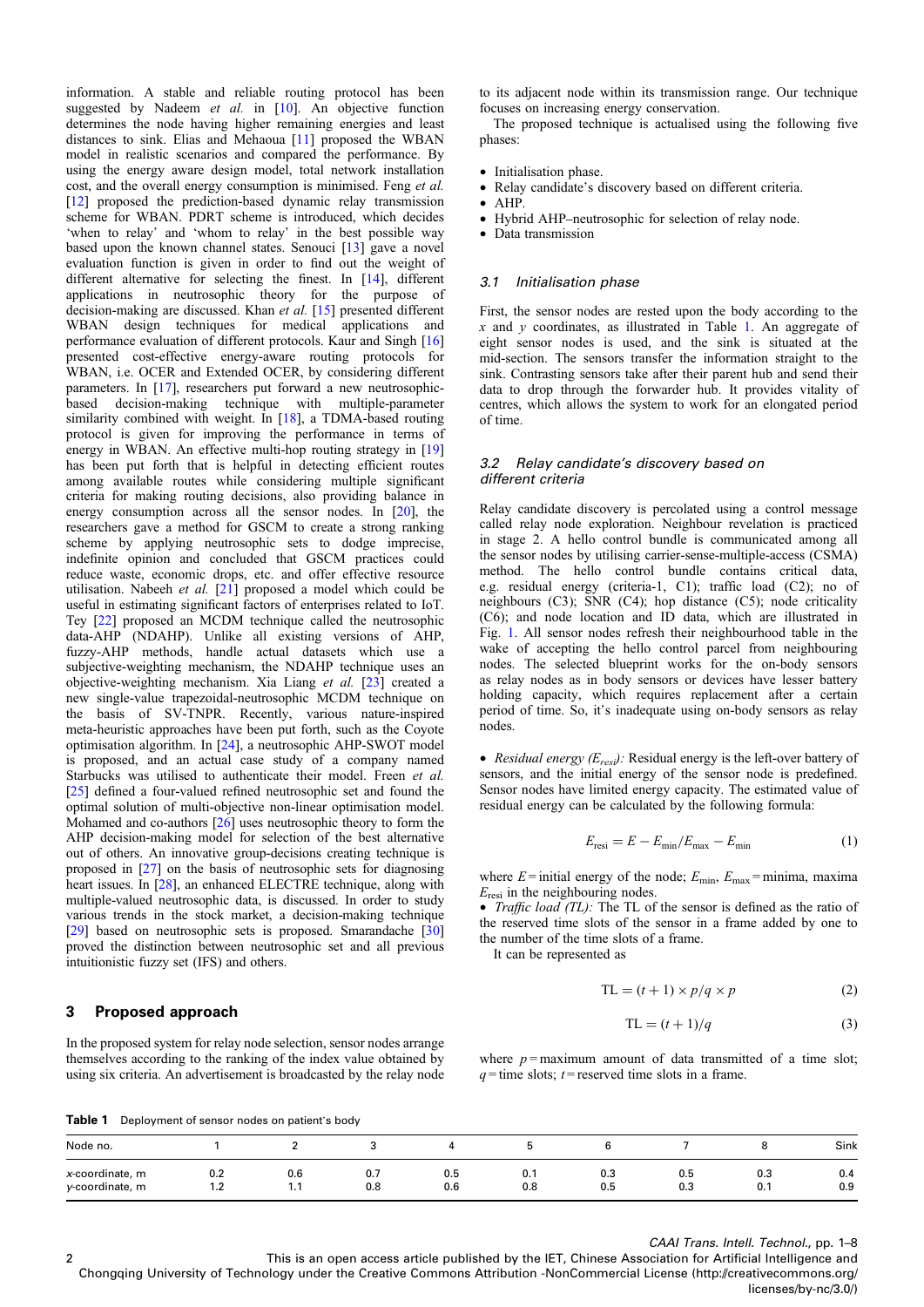<span id="page-2-0"></span>

#### Fig. 1 Proposed approach of AHP for WBAN problem

 $\bullet$  *Node density (ND):* There is an immediate connection between the number of neighbours and the relay node. In this way, the assessment estimation of the number of neighbours is estimated as

$$
ND = (NDi - ND0)/ND0
$$
 (4)

where  $ND_i$  = number of neighbours of the sensor;  $ND_0$  = ideal number of neighbours.

• SNR: It is defined as the ratio of the signal-power to noise-power in decibels (dB). A ratio higher than 1: 1 indicates more signal over noise. An SNR of zero indicates that the desired signal is virtually equivalent to the excessive noise

$$
P_{\text{rxv}} = P_{\text{txv}} - P_{\text{Ls}} - P_{\text{Fs}} - G_{\text{txv}} + G_{\text{rxv}} \tag{5}
$$

where  $P_{\text{rxv}}$  = received power;  $P_{\text{txv}}$  = transmitter power;  $P_{\text{Ls}}$  = path loss;  $P_{\text{Fs}} =$ loss due to the fading processes;  $G_{\text{txv}} =$ transmitter antenna gain;  $G_{\text{rxv}}$  = receiver antenna gain.

• Euclidean distance  $(E_{dist})$ : Here the distance of the sensor node with the sink node and neighbouring node is considered. Only one node with the maximum distance will exist that can be reached in a given number of hops, in a 2D network.

$$
Dist = (nodeX - sinkx)^{2} + (nodeY - sinky)^{2}
$$
 (6)

where nodeX, node  $Y=x$ , y-coordinate of the particular sensor node;  $sinkX$ ,  $sinkY=x$ , y-coordinate of the sink node.

† Node criticality (NC): The body area system is the intricate and specific type of sensor system in which nodes are characterised in particular positions. WBAN is characterised by observing the patient ailment status by setting the organ checked sensors. As per the malady and patients, the node criticality is characterised. To give successful correspondence, some improved routing methodology is required.

### 3.3 Analytic hierarchy process

The AHP [[30\]](#page-7-0) is a multi-criteria decision-making methodology that is used to review the complex decision-making problem based on calculation. First, decision problems are converted into sub-problems in the hierarchy, whether it is tangible or intangible. Then the evaluation of performance is done by comparing each element with the above elements in the hierarchy. Fig. 1 illustrates the proposed approach of AHP for WBAN problem. The phases for the AHP approach are mentioned as follows:

Step 1: Evaluating local weights – decide and calculate the local weights of choice components.

Step 2:Creating pair-wise compatibility – the pairwise comparison matrix is obtained by comparing each component to the highest component of the set in the hierarchy.

Step 3: Calculating weight vector – for the given matrix  $A_n$  compute its eigenvalue condition given as follows:

$$
AW = \lambda_{\text{max}} W \tag{7}
$$

where  $W$  = non-zero vector known as eigenvector and  $\lambda_{\text{max}}$  = scalar eigenvalue.

For calculating the eigenvector  $W$ , the vector component of  $W$  is taken as the nearby weight of every chosen variable around, given as follows:

$$
W_j^T = \left\{ W_\alpha, W_\beta, W\gamma, W_\delta, W_\lambda, W_\kappa \right\}
$$

Step 4: Checking the consistency ratio – the consistency ratio can be measured as the proportion of consistency index (CI) to the random index (RI), it is checked whether the value is perfect or not.

Step  $\overline{5}$ : Calculating mean relative weights – the mean relative weights of each alternative node are calculated and the node with the most significant node is picked.

## 3.4 Hybrid AHP–neutrosophic for relay node selection

Neutrosophic is a handy technique for ranking several substitutes according to the closeness to the ideal solution. Neutrosophic MCDM method for calculating weights of criteria and choosing the best one. The uncertainty and inconsistency in data can be managed by neutrosophic sets. Neutrosophic sets [[31\]](#page-7-0) present truth membership for decision-making to achieve the ideal solution.

A hybrid AHP method with neutrosophic is applied by ranking the node for selection of the relay node in WBAN. A hybrid AHP–neutrosophic is presented to calculate weights of alternatives, for choosing the best one. Fig. [2](#page-3-0) represents the structure of the methodology of AHP–neutrosophic method. The phases for the hybrid approach are mentioned as follows:

Step 1: Acquire expert information in AHP environment. Determine the criteria, alternative and collect expert perspective.

Step 2: Collect the weight of information from AHP and implement on neutrosophic

Step 3: Decomposition and construct the hierarchy. The hierarchy represents the overall main solution of problem, decision criteria and alternatives of final solution.

Create a pairwise matrix of decision-making judgments using the following form:

$$
M^k = \begin{bmatrix} B_{11}^k & \cdots & B_{1z}^k \\ \vdots & \ddots & \vdots \\ B_{y1}^k & \cdots & B_{yz}^k \end{bmatrix}
$$

where  $B_{xy}^k = B_{yx}^{-k}$ .

CAAI Trans. Intell. Technol., pp. 1–8

This is an open access article published by the IET, Chinese Association for Artificial Intelligence and 3 Chongqing University of Technology under the Creative Commons Attribution -NonCommercial License (http://creativecommons.org/ licenses/by-nc/3.0/)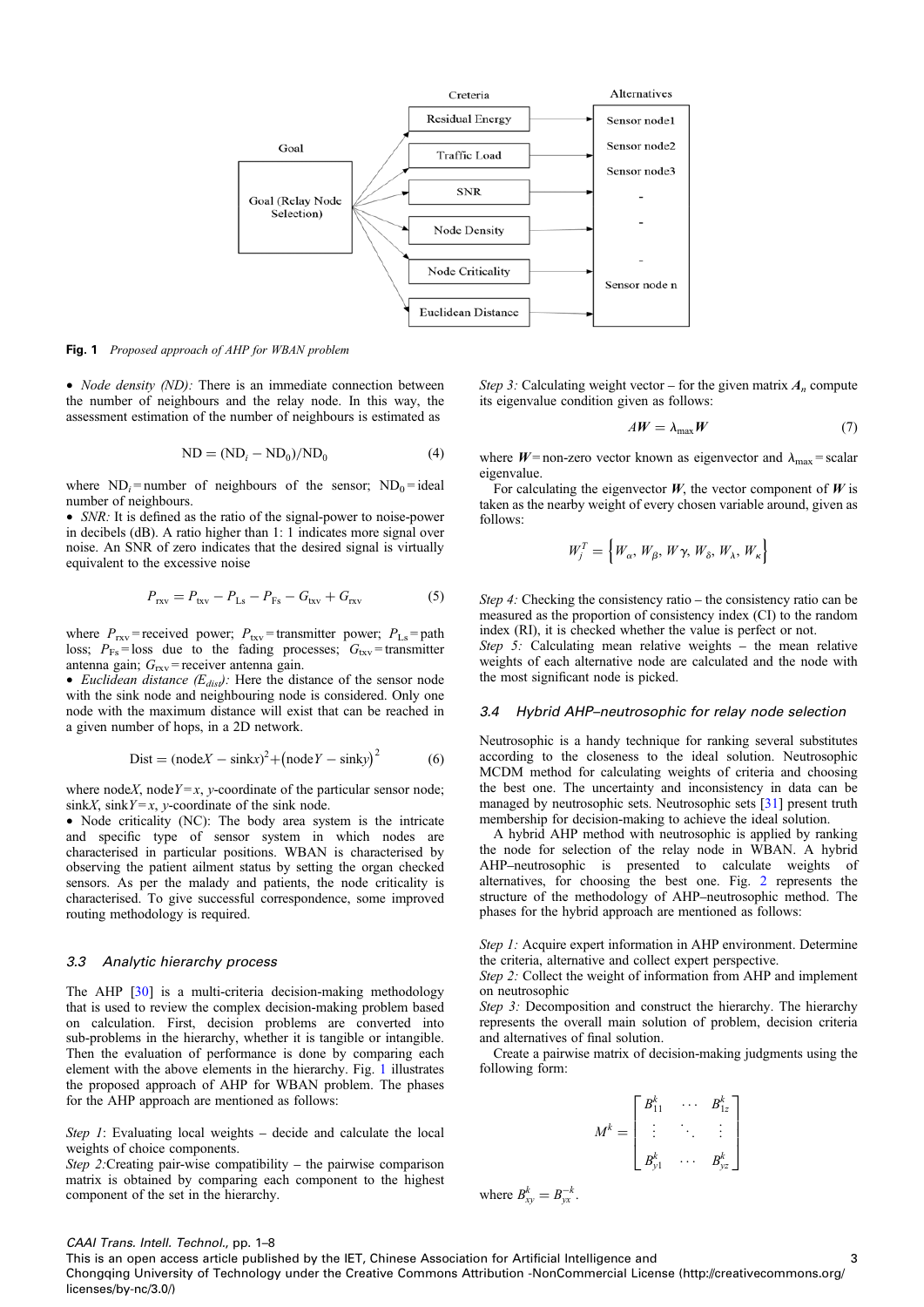<span id="page-3-0"></span>

Fig. 2 Proposed AHP–neutrosophic method for WBAN problem

Step 4: Use the neutrosophic scale mentioned in Table [2.](#page-4-0) Pairwise comparison can be done according to the 1 to 9 neutrosophic scale and by using the random consistency index from Table [3](#page-4-0).

Step 5: To determine the weights of each criterion for calculating the overall priority of each alternative and transform neutrosophic pair-wise comparison matrix to deterministic pair-wise comparison matrix and determine the final ranking of all alternatives, by using the following equations:

Let  $B_{xy}^{k} = (a1, b1, c1), \alpha^{k}a, \theta^{k}a, \beta^{k}$  be a single-valued triangular neutrosophic number, then

$$
S(B_{xy}^k) = 1/16[a1 + b1 + c1] \times (2 + \alpha^k a - \theta^k a - \beta)
$$
 (8)

and

$$
A(B_{xy}^k) = 1/16[a1 + b1 + c1] \times (2 + \tilde{\alpha}a - \tilde{\theta}a + \tilde{\beta}a)
$$
 (9)

A and S are called the accuracy degree and score degree of  $B_{xy}^k$ , respectively. To get a score and accuracy degree of  $B_{xy}^k$  we to use the following equation:

$$
S(B_{yx}^k) = 1/S(B_{xy}^k)
$$
\n<sup>(10)</sup>

$$
A(B_{yx}^k) = 1/A(B_{xy}^k)
$$
 (11)

Step 6: Determine the weight of each criterion with compensation by score value of each triangular neutrosophic number in neutrosophic pair-wise comparison matrix and normalise the column entries by dividing each entry by the sum of the column and take the totality row averages.

Step 7: To compute an inconsistency within the judgments in each comparison matrix and for the entire hierarchy, we use the consistency index (CI) and the consistency ratio (CR) in the neutrosophic judgment matrix.

If CR <0.1, the judgments are untrustworthy because they are too near to randomness, and the experiment is incorrect or must be

#### CAAI Trans. Intell. Technol., pp. 1–8

This is an open access article published by the IET, Chinese Association for Artificial Intelligence and Chongqing University of Technology under the Creative Commons Attribution -NonCommercial License (http://creativecommons.org/ licenses/by-nc/3.0/)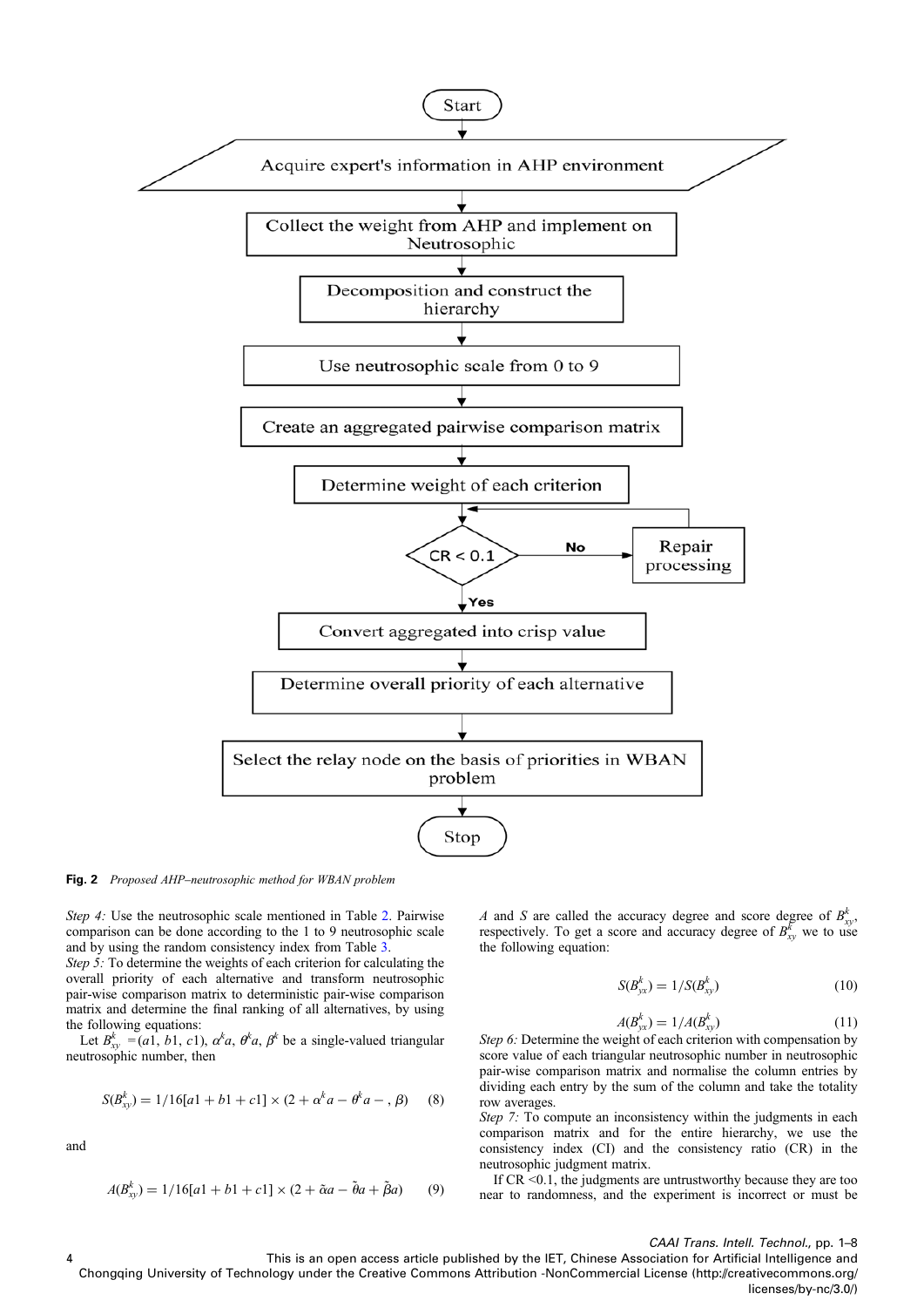<span id="page-4-0"></span>Table 2 Neutrosophic triangular scale (linguistic terms)

| Neutrosophic<br>scale | Significance level                                                                                                                                                     | Neutrosophic range                                                                                                                                                                                                                                                                                                                                                                     |
|-----------------------|------------------------------------------------------------------------------------------------------------------------------------------------------------------------|----------------------------------------------------------------------------------------------------------------------------------------------------------------------------------------------------------------------------------------------------------------------------------------------------------------------------------------------------------------------------------------|
| 5<br>9<br>6           | evenly significant<br>little significant<br>powerfully significant<br>completely powerfully significant<br>absolutely significant<br>sporadic values between two cases | $1 = (0.50, 0.50, 0.50)$<br>$\tilde{3} = \langle 0.30, 0.75, 0.70 \rangle$<br>$\tilde{5} = \langle 0.80, 0.15, 0.20 \rangle$<br>$\hat{7} = \langle 0.90, 0.10, 0.10 \rangle$<br>$\ddot{9} = \langle 1.00, 0.00, 0.00 \rangle$<br>$2 = (0.40, 0.60, 0.65)$<br>$4 = (0.35, 0.60, 0.40)$<br>$\hat{6} = \langle 0.70, 0.25, 0.30 \rangle$<br>$\ddot{8} = \langle 0.85, 0.10, 0.15 \rangle$ |

Table 3 Random consistency index for a pair-wise comparison matrix

| Size of matrix | Random consistency |  |  |
|----------------|--------------------|--|--|
|                | 0.00               |  |  |
| 2              | 0.00               |  |  |
| 3              | 0.59               |  |  |
|                | 0.91               |  |  |
| 5              | 1.12               |  |  |
| 6              | 1.26               |  |  |
|                | 1.31               |  |  |
| 8              | 1.41               |  |  |
| 9              | 1.46               |  |  |
| 10             | 1.50               |  |  |

repeated. To calculate CI and CR do the following steps: Compute the CI as follows:

$$
CI = \frac{\lambda_{\text{max}} - n}{n - 1} \tag{12}
$$

where  $n$  is the number of items being compared.

Compute the CR, which is defined as follows:

$$
CR = \frac{CI}{RI}
$$
 (13)

Step 8: Convert aggregated into crisp value. From the previous pair-wise comparison matrix, normalise the column entries by dividing each criterion by sum of the column.

Step 9: Calculate the overall priority of each alternative and determine the final ranking of all alternatives.

As regards to accomplishing ranking, the proposed approach selects the node with the highest rank as a relay node in WBAN problem.

#### 3.5 Data transmission

In this phase, data is gathered and information is sent by the member nodes to the relay nodes in scheduled time. Transmission can use the minimum amount of energy on the basis of received signal strength of the relay node advertisement and assumption of the radio channel. The relay node must keep a working state to get the data to originate from its individuals. At the point when an edge of information from every one of the individuals is received, the relay node applies information combination to aggregate the received information into a single bundle. At that point, the relay node sends the amassed information to the base station specifically. It uses hybrid AHP–neutrosophic to evaluate all the available nodes based on the criteria Information and transmit data to the destination.

## Performance evaluation

#### 4.1 Network model

In this paper, the network model is bifurcated of three levels as shown in Fig. 3. Level 1 manages 'intra-BAN communication,' which comprises of patient's information with different maladies analysed by an on-body sensor. The position of the biosensors is settled and has a similar transmission range. The change in values will be observed between the different biosensors with the body developments and movements in the body. Level 2 manages 'between BAN communication' that is between BANC and at least one PDD (Patient Data Display), which is one special gadget at this level. BAN information is transferred to a Level 3 special device that is CDD (Centralised Display Device) by the PDD. Level 3 manages' beyond BAN communication,' which empowers the approved medicinal services experts to get to the patient's information remotely utilising the Internet. This led to the improvement in the application and scope of the E-human services framework. All sensor nodes are fixed, homogenous, and synchronised in time.

#### 4.2 Energy model

Entire sensor nodes within the WBAN remain dynamic for the whole period, so all the nodes require energy for detecting, dispensing, and transmitting of data. Energy spent on transmitting the data can be



Fig. 3 Three-tier system of WBAN

CAAI Trans. Intell. Technol., pp. 1–8

This is an open access article published by the IET, Chinese Association for Artificial Intelligence and 5 Chongqing University of Technology under the Creative Commons Attribution -NonCommercial License (http://creativecommons.org/ licenses/by-nc/3.0/)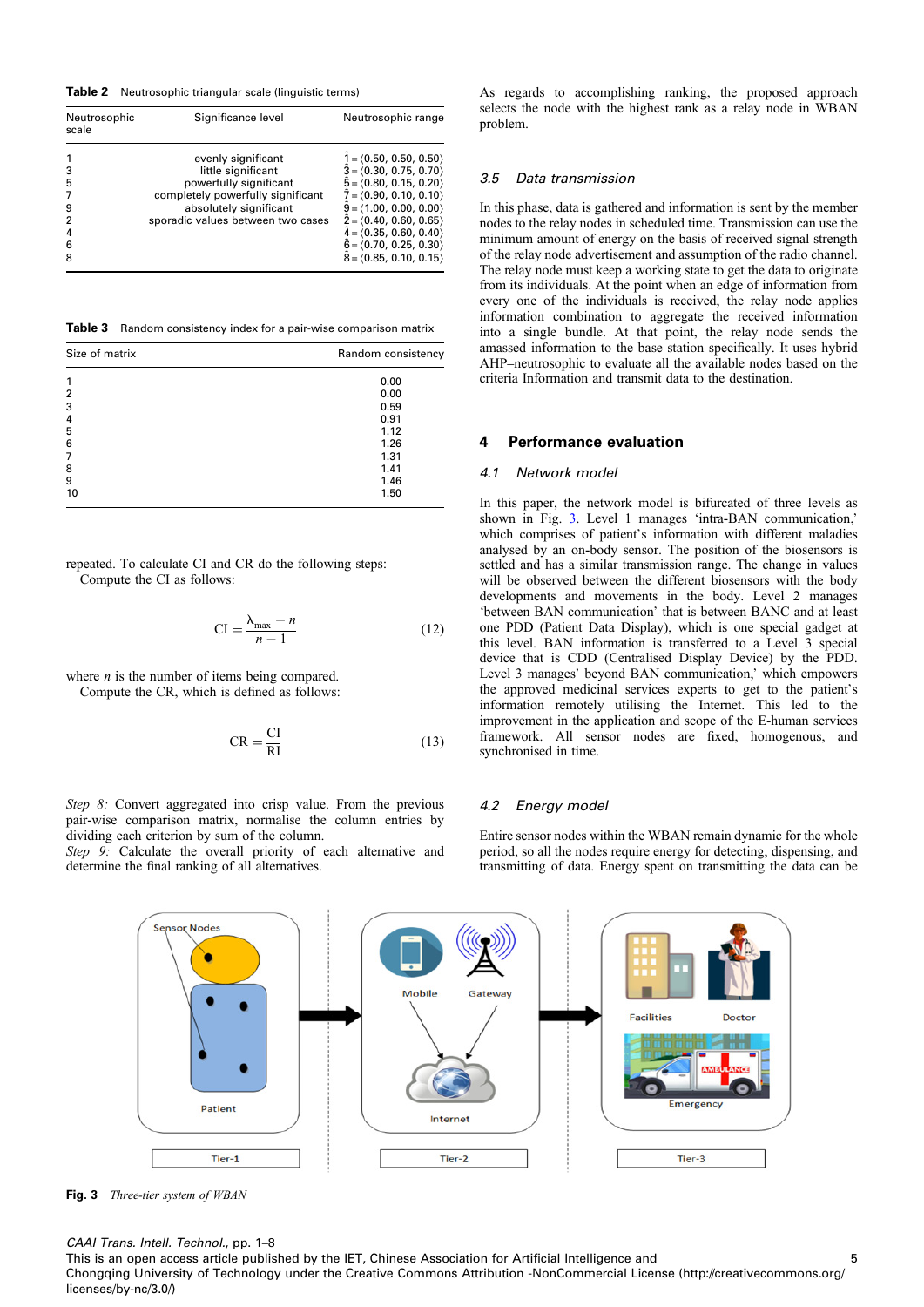evaluated by

$$
Entrans = EnT_elec \times p + Enamp \times p \times d2
$$
 (14)

Energy spent for receiving data is evaluated by

$$
En_{\text{rec}} = p * EnR_{\text{elec}} \tag{15}
$$

In WBAN, transmitting of data happens over the human body henceforth, and some loss ought to be there. Thus to accommodate that loss, an alteration co-efficient ' $n$ ' is involved in for calculating energy

$$
Entrans = EnT_e, elec \times p + Enamp \times n \times p \times d2
$$
 (16)

where  $En<sub>trans</sub> = transmission-energy$ ;  $En<sub>rec</sub> = reception-energy$ ,  $En<sub>T</sub>$  elec = energy needed by the transmitter circuit  $En<sub>R</sub>$  elec = energy needed by receiver circuit,  $En_{amp} =$  amplifier-energy.

## 4.3 Simulation scenarios

In this, several weighting criteria for every variable has been considered to research which situation gives the most ideal outcomes and their estimations. The medium for information transmission is uninterrupted from the crash as well as impedance. Advance, sensor nodes with the support of the relay node sends information to the sink by constantly keeping track of its surroundings. Table 4 illustrates the simulation parameters for the proposed approach. In order to access the proposed convention, a broad set of investigations has been done utilising MATLAB R2017a [\[32](#page-7-0)]. The execution of the proposed system is accessed by looking at the chosen execution measurements that are stability period, network lifetime, path loss, network throughput, network delay, and average energy consumption. The impacts of channel obstruction are overlooked on the proliferation of radio waves. The sensor nodes are placed at particular points on the human body. At first, all sensor nodes are prepared with constrained energy sources (0.5 J for each sensor node). At the point when the sensor nodes convey throughout the recreation, they exhaust and stop transmissions whenever the energy sources vanish.

#### 5 Results and discussions

#### 5.1 Network throughput

Throughput is defined as the number of packets received at the sink. It also implies the number of packets transported from one node to another in a particular time-period. AHP–neutrosophic handles inconsistency as well as indeterminacy effectively. Moreover, it deals with contradictions that are true and false at the same time. So, it gives flexible judgement for selecting the relay node in WBAN problem in comparison with AHP. Thus, AHP– neutrosophic produces higher amount of throughput than AHP as shown in Fig. 4.

Table 4 Simulation parameters for proposed approach

| Parameters                            | Value                     |  |  |
|---------------------------------------|---------------------------|--|--|
| size of simulating area               | 3 <sub>m</sub>            |  |  |
| no. of sensor nodes                   | 10                        |  |  |
| the Primary energies of sensors       | 0.50J                     |  |  |
| packet-size                           | 4000                      |  |  |
| range of sensor nodes                 | 3 <sub>m</sub>            |  |  |
| transmission energy (ETX)             | 16.7 nJ/bit               |  |  |
| reception energy (ERX)                | 36.1 nJ/bit               |  |  |
| amplification energy $(E_{\rm{amp}})$ | $1.97\times10^{-9}$ J/bit |  |  |
| supply voltage, min                   | 1.9V                      |  |  |
| topology                              | multi-hop star topology   |  |  |



Fig. 4 Analysis of network throughput

## 5.2 Average energy consumption

The proposed protocol uses multi-hop node communication. A forwarder node is used to transfer the data from the node, which is farthest to the sink node. So, AHP–neutrosophic technique contributes to lesser energy consumption as compared to AHP. It is because AHP–neutrosophic method takes care of inconsistency and indeterminacy effectively, unlike AHP. Fig. 5 illustrates the analysis of the average energy consumption.

#### 5.3 Stability period

First dead node contributes to the network stability period, and last dead node contributes to network Lifetime. AHP–neutrosophic technique improves both the stability period as well as the network lifespan of WBAN. The proposed method ensures more extended stability period. Since, it makes a flexible judgement for selection of the relay node in WBAN, unlike AHP. Thus, AHP– neutrosophic produces higher amount of throughput than AHP. Fig. [6](#page-6-0) shows the results for stability period.

#### 5.4 Average delay

Network delay is a vital design and performance characteristic of the telecommunication network. How much time a bit of data will take to travel from one node to another or endpoint to another is specified by the delay of the network. Depending upon the specific location of the communicating nodes, the delay may differ. Delay is the major



Fig. 5 Analysis of average energy consumption

CAAI Trans. Intell. Technol., pp. 1–8

This is an open access article published by the IET, Chinese Association for Artificial Intelligence and Chongqing University of Technology under the Creative Commons Attribution -NonCommercial License (http://creativecommons.org/ licenses/by-nc/3.0/)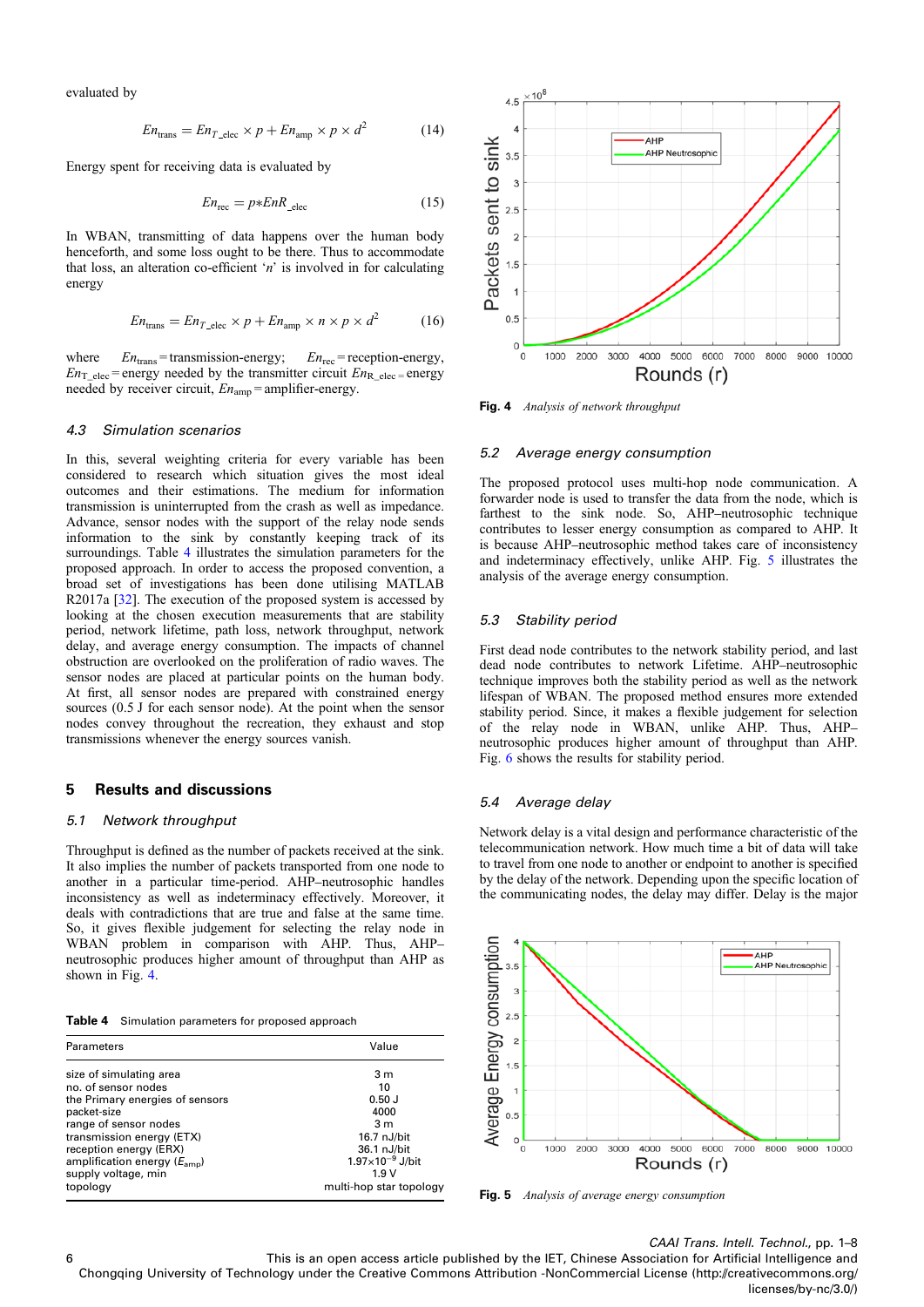<span id="page-6-0"></span>

Fig. 6 Analysis of number of alive nodes



Fig. 7 Analysis of network delay

concern for the users as the patient's data should be transmitted at a proper time. Since, AHP–neutrosophic handles inconsistency as well as indeterminacy effectively. So, the proposed AHP–neutrosophic method ensures much lesser delay period than AHP. Fig. 7 represents the network delay.

## 5.5 Dead nodes

The stability period is a period of network operations from the beginning of the network until the first node dies. The period after the demise of the starting node until the death of the last node.

Since, unlike AHP, AHP–neutrosophic effectively handles inconsistency and indeterminacy. Also, it deals with contradictions which are true and false at the same time. So, AHP–neutrosophic method encounters first dead node much later within the network's lifespan in comparison with AHP. Fig. 8 represents the analysis of dead nodes.

## 5.6 Path loss

Path loss is defined as the reduction of power intensity of electromagnetic waves. A lesser path loss ensures the better propagation of the EM waves. Since, AHP–neutrosophic takes care of inconsistency as well as indeterminacy effectively.

Thus, AHP–neutrosophic method experiences comparatively lesser path loss than AHP. Fig. 9 illustrates the path loss of the network.



Fig. 8 Analysis of number of dead nodes



Fig. 9 Path loss of AHP and AHP–neutrosophic

#### 6 Conclusions

In this paper, we proposed a new MCDM technique, i.e. hybrid AHP–neutrosophic method, for the selection of the relay node based on the priorities for WBAN problem. In the proposed method, AHP is used to calculate the weights of different criteria and neutrosophic method, find out the best alternative solution. The execution of the proposed method demonstrates lesser energy utilisation and enhanced network stability. The experimental results indicate that AHP–neutrosophic method outperforms AHP method in terms of throughput, energy consumption, delay, path loss, stability, and dead nodes. Our future work will be to compare various different techniques for further improvements in WBAN.

## 7 References

- [1] Movassaghi, S., Abolhasan, M., Lipman, J.: 'A review of routing protocols in wireless body area networks', J. Netw., 2013, 8, pp. 559–575
- [2] Latré, B., Braem, B., Moerman, I., et al.: 'A survey on wireless body area
- networks', Wirel. Netw, 2011, 17, pp. 1–18 [3] Kim, B.S., Cho, J., Jeon, S., et al.: 'An AHP-based flexible relay node selection scheme for WBANs', Wirel. Pers. Commun., 2016, 89, pp. 501–520
- [4] Gao, T., Jin, R.C., Song, J.Y., et al.: 'Energy-efficient cluster head selection scheme based on multiple criteria decision making for wireless sensor networks', Wirel. Pers. Commun., 2012, 63, pp. 871–894
- [5] Wu, X., Cho, J., D'Auriol, B.J., et al.: 'Energy-aware routing for wireless sensor networks by AHP'. Subser. Lect. Notes Artif. Intell. Lect. Notes Bioinformatics, Berlin, Heidelberg, 2007 (LNCS, 4761), pp. 446–455

This is an open access article published by the IET, Chinese Association for Artificial Intelligence and 7 Chongqing University of Technology under the Creative Commons Attribution -NonCommercial License (http://creativecommons.org/ licenses/by-nc/3.0/)